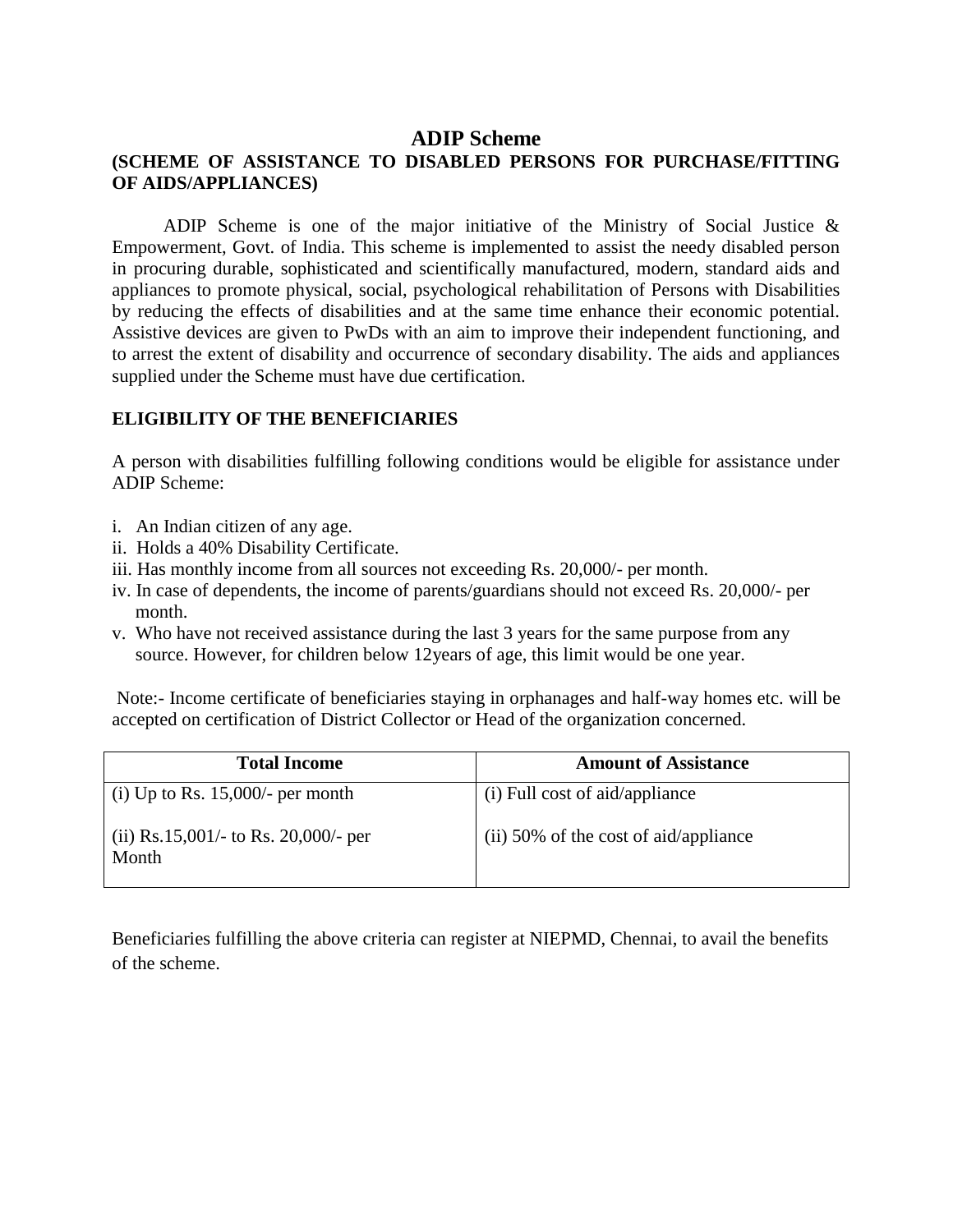## **DOCUMENTS REQUIRED FOR REGISTRATION**

- Disability Certificate
- 2 Nos. Passport Size Photographs of the Client
- Income Certificate (Photo copy) *Income Certificate from Revenue Agencies or BPL Card or MGNREGA Card or Disability Pension Card or Certificate from M.P/ MLA/ Councilor/ Gram Pradhan and failing which Notarized Affidavit.*
- Identity proof of beneficiaries (Photo copy of any one)
	- *a) Passport*
	- *b) Driving license*
	- *c) Property card*
	- *d) Passbook of a nationalized bank with photo ID*
	- *e) PAN Card*
	- *f) Freedom fighter's identity card*
	- *g) Employee government ID card*
	- *h) Ration card with photo ID*
	- *i) Weapon's license*
	- *j) Pensioner's card*
	- *k) Employment card issued by employment guarantee scheme (EGS) authorities*
	- *l) Photo ID card issued by Ministry of Labour for employment insurance scheme (EIS)*
	- *m) Photo identity card issued by competent authority for schedule caste/ tribes and others backward castes.*
	- *n) Photo identity card issued by competent authority for handicapped persons*
	- *o) Post office saving pass book with photo ID*
	- *p) Aadhar card*
	- *q) Voter ID*

# **TYPES OF AIDS & APPLIANCES ISSUED AT NIEPMD UNDER ADIP SCHEME**

### **Category: ORTHOPEDIC DISABILITY (Pre-Fabricated)**

| S. No. | Aids & Appliances         |
|--------|---------------------------|
| 1.     | Tricycle                  |
| 2.     | Wheel Chair (Adult)       |
| 3.     | Wheel Chair (Child)       |
| 4.     | <b>Walking Stick</b>      |
| 5.     | Walker (Foldable)         |
| 6.     | Walker (Non-Foldable)     |
| 7.     | Rollator                  |
| 8.     | <b>Standing Frame</b>     |
| 9.     | Quadripod                 |
| 10.    | Tetrapod                  |
| 11.    | <b>Auxiliary Crutches</b> |
| 12.    | <b>Elbow Crutches</b>     |
| 13.    | CP Chair                  |
| 14.    | Corner Chair              |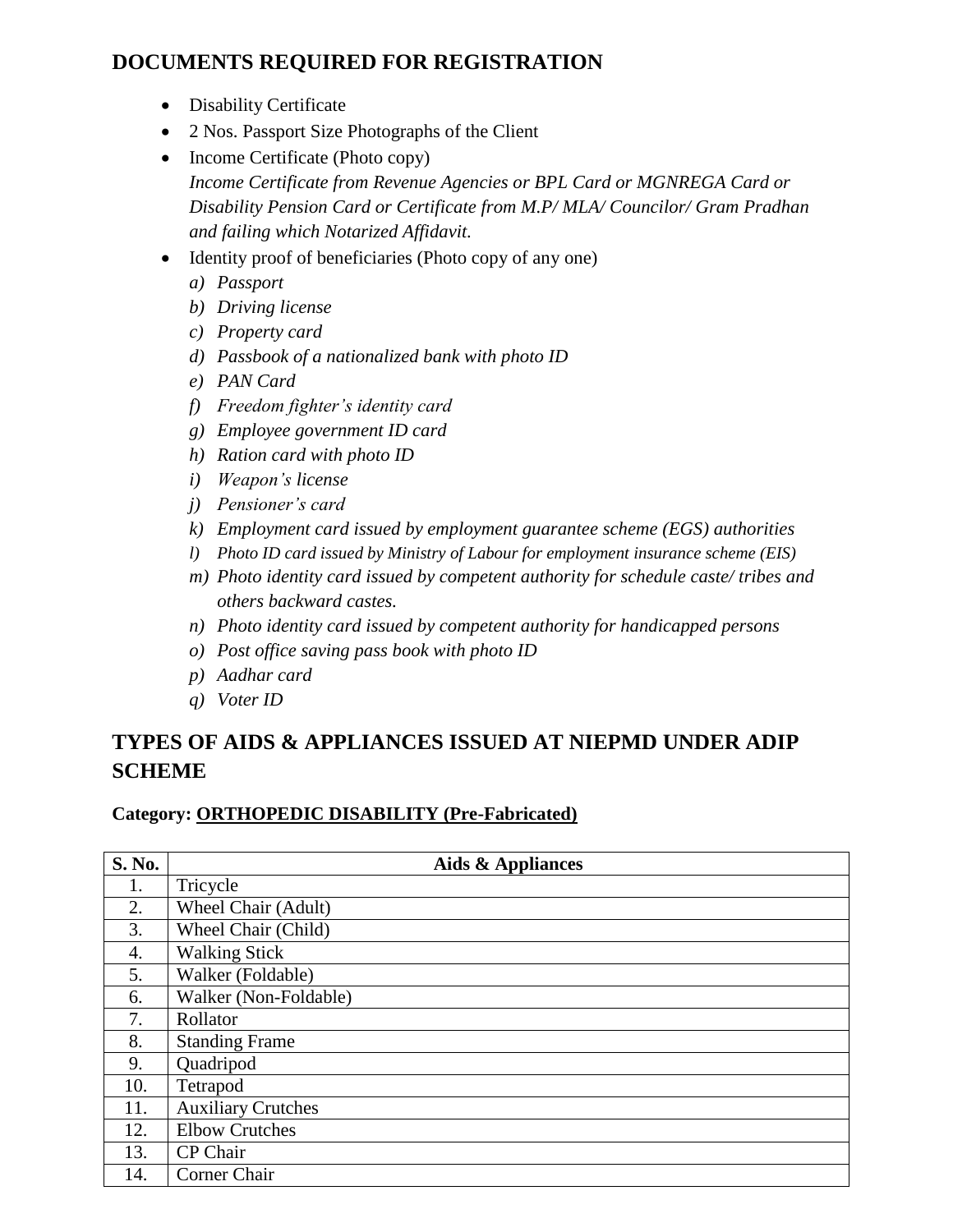| S. No. | <b>Orthotic Appliances</b>                                                    |
|--------|-------------------------------------------------------------------------------|
| 1.     | AFO with Pair Surgical Shoe (Small, Medium & Large)                           |
| 2.     | KAFO with Pair Surgical Shoe (Small, Medium & Large)                          |
| 3.     | HKAFO with Pair Surgical Shoe (Small, Medium & Large)                         |
| 4.     | AFO PP made (Small, Medium & Large)                                           |
| 5.     | KAFO-Aluminum Made (Small, Medium & Large)                                    |
| 6.     | Knee Cage-Conventional (Small, Medium & Large)                                |
| 7.     | Long Pan Hand S/ Functional Hand Splint-Aluminum Made (Small, Medium & Large) |
| 8.     | Short Cock-up / Opponens Hand Splint – Aluminum Made (Small, Medium & Large)  |
| 9      | Knee Cap (Small, Medium & Large)                                              |
| 10.    | Pull Over Knee Cap (Small, Medium & Large)                                    |
| 11.    | LSO Conventional Type                                                         |
| 12.    | LS Belt                                                                       |
| 13.    | <b>Baby Carrying Corset</b>                                                   |
| 14.    | <b>Mermaid Splint</b>                                                         |
| 15.    | Hip Abduction Orthotics-Child, & Adult                                        |
| 16.    | Knee Posterior Splint Aluminum Made (Small, Medium & Large)                   |
| 17.    | Spinal Jacket-PP - Made (Small, Medium & Large)                               |
| 18.    | Elbow Gaiters (Small, Medium & Large)                                         |
| 19.    | Knee Gaiters (Small, Medium& Large)                                           |
| 20.    | Surgical Shoe Open Type (Small, Medium & Large)                               |
| 21.    | Surgical Shoe Closed Type (Small, Medium & Large)                             |
| 22.    | <b>CTEV Sandal</b>                                                            |
| 23.    | <b>CTEV Molded Shoe</b>                                                       |
| 24.    | <b>MCR</b> Sandal                                                             |
| 25.    | T. Strap (Medical/Lateral)                                                    |

# **Category: ORTHOPEDIC DISABILITY (Fabricated)**

### **Category: ORTHOPEDIC DISABILITY (Fabricated)**

| <b>S. No.</b> | <b>Prosthesis Appliances</b>                       |
|---------------|----------------------------------------------------|
| ı.            | Trans Femoral Endoskeletal (A/K) Prosthesis        |
| ۷.            | Trans Tibial Endoskeletal (B/K) Prosthesis         |
| 3.            | Trans Humeral (A/E) Prosthesis with Cosmetic Glove |
| 4.            | Trans Radial (B/E) Prosthesis With Cosmetic Glove  |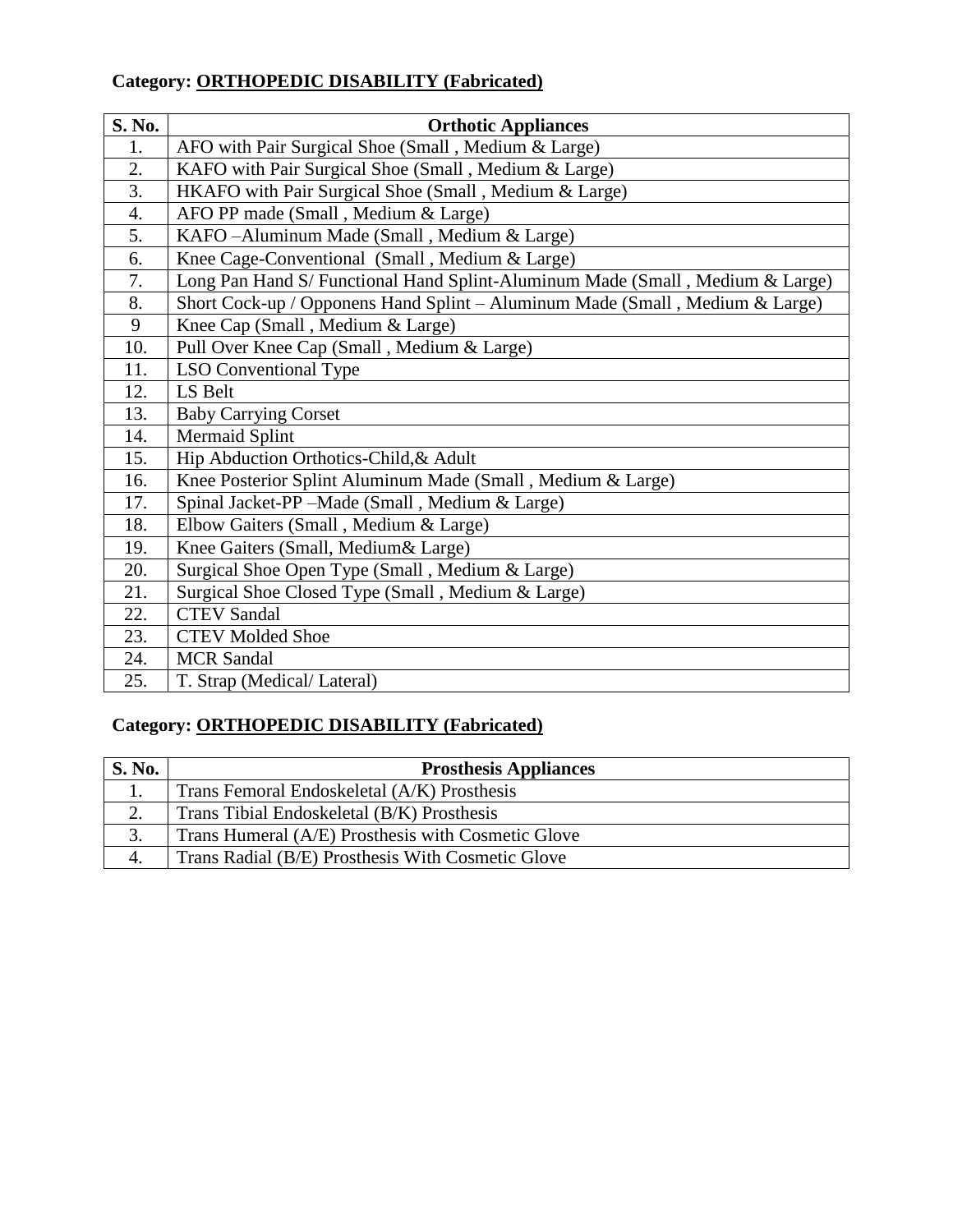### **Category: VISUAL DISABILITY**

To receive the aids & appliances pertaining to visual disability a Bonafide Certificate is to be annexed, along with the others documents to ensure the beneficiaries current academic status.

| For Primary School Children From 1st to 5th Class (Interline Braille<br>1.<br>Slate with two stylus, Taylor frame with arithmetic types (250 grams)<br>with packing box, Abacus (Inclusive Design), Drawing Board with 20<br>sheets, Two Braille scales (6" and 12") (Inclusive Design), Puzzles<br>(Inclusive Design), Peg Board (Inclusive Design), Tactile book of<br>drawings of major monuments, shapes of tall trees, types of houses,<br>bridges, dam etc., One adapted board game with Dice, Auditory balls (2)<br>in nos.), Scrabble board (Inclusive Design), Small white folding cane<br>(Four folds with packing), Cubarithem, Talking wrist watch, Kit<br>bag/specially designed school bag for assistive devices)<br>For Upper Primary School Children From Class6th to 8th Inter<br>2.<br>point Braille Slate with two stylus (large), Interline Braille Slate, Taylor<br>frames large with Arithmetic Types (250 grams) with packing box,<br>Taylor frames large with Algebra Types (250 grams) with packing box,<br>Tactile Geometry Kit with 20 raising sheets, Drawing Board with 20<br>raising sheets, Tactile Draught Board (Inclusive Design), Tactile Chess<br>Board (Inclusive Design), One accessible board game, Tactile diagram<br>set for Science teaching, Pocket Frame, Audio labeler (Inclusive<br>Design), Signature guide with rupee checker and wallet, Braille wrist<br>watch, White folding cane, Measuring kit (Inch tape, needle threader,<br>small Braille scale, liquid indicator, measuring cup), Audio Ball 2 no,<br>Talking Table Clock, Packing box.<br>For Senior Secondary School Children For 9th and 10th Class<br>3.<br>(Interline Braille Slate with two stylus, Small white folding cane (Five)<br>folds with packing), Talking calculator, Tablet computer, Rupee checker<br>with wallet, Packing box.<br>For Higher Secondary And Above School Children For Class 11 <sup>th</sup><br>4. (A)<br>and 12 <sup>th</sup> Blind Children (DAISY Player with one speaker, Smart<br>cane.)<br>4. $(B)$<br>For Higher Secondary And Above School Children For Class 11 <sup>th</sup><br>and 12 <sup>th</sup> Low Vision Children (Mouse Cam Video Magnifier, Need<br>based optical and non optical devices as prescribed by the rehabilitation<br>expert.)<br>For College Students - Blind Students (Smart phone with screen<br>5. (A)<br>reading software, Pocket size blue tooth keyboard for smart phone or<br>tablet.) |
|-------------------------------------------------------------------------------------------------------------------------------------------------------------------------------------------------------------------------------------------------------------------------------------------------------------------------------------------------------------------------------------------------------------------------------------------------------------------------------------------------------------------------------------------------------------------------------------------------------------------------------------------------------------------------------------------------------------------------------------------------------------------------------------------------------------------------------------------------------------------------------------------------------------------------------------------------------------------------------------------------------------------------------------------------------------------------------------------------------------------------------------------------------------------------------------------------------------------------------------------------------------------------------------------------------------------------------------------------------------------------------------------------------------------------------------------------------------------------------------------------------------------------------------------------------------------------------------------------------------------------------------------------------------------------------------------------------------------------------------------------------------------------------------------------------------------------------------------------------------------------------------------------------------------------------------------------------------------------------------------------------------------------------------------------------------------------------------------------------------------------------------------------------------------------------------------------------------------------------------------------------------------------------------------------------------------------------------------------------------------------------------------------------------------------------------------------------------------------|
|                                                                                                                                                                                                                                                                                                                                                                                                                                                                                                                                                                                                                                                                                                                                                                                                                                                                                                                                                                                                                                                                                                                                                                                                                                                                                                                                                                                                                                                                                                                                                                                                                                                                                                                                                                                                                                                                                                                                                                                                                                                                                                                                                                                                                                                                                                                                                                                                                                                                         |
|                                                                                                                                                                                                                                                                                                                                                                                                                                                                                                                                                                                                                                                                                                                                                                                                                                                                                                                                                                                                                                                                                                                                                                                                                                                                                                                                                                                                                                                                                                                                                                                                                                                                                                                                                                                                                                                                                                                                                                                                                                                                                                                                                                                                                                                                                                                                                                                                                                                                         |
|                                                                                                                                                                                                                                                                                                                                                                                                                                                                                                                                                                                                                                                                                                                                                                                                                                                                                                                                                                                                                                                                                                                                                                                                                                                                                                                                                                                                                                                                                                                                                                                                                                                                                                                                                                                                                                                                                                                                                                                                                                                                                                                                                                                                                                                                                                                                                                                                                                                                         |
|                                                                                                                                                                                                                                                                                                                                                                                                                                                                                                                                                                                                                                                                                                                                                                                                                                                                                                                                                                                                                                                                                                                                                                                                                                                                                                                                                                                                                                                                                                                                                                                                                                                                                                                                                                                                                                                                                                                                                                                                                                                                                                                                                                                                                                                                                                                                                                                                                                                                         |
|                                                                                                                                                                                                                                                                                                                                                                                                                                                                                                                                                                                                                                                                                                                                                                                                                                                                                                                                                                                                                                                                                                                                                                                                                                                                                                                                                                                                                                                                                                                                                                                                                                                                                                                                                                                                                                                                                                                                                                                                                                                                                                                                                                                                                                                                                                                                                                                                                                                                         |
|                                                                                                                                                                                                                                                                                                                                                                                                                                                                                                                                                                                                                                                                                                                                                                                                                                                                                                                                                                                                                                                                                                                                                                                                                                                                                                                                                                                                                                                                                                                                                                                                                                                                                                                                                                                                                                                                                                                                                                                                                                                                                                                                                                                                                                                                                                                                                                                                                                                                         |
|                                                                                                                                                                                                                                                                                                                                                                                                                                                                                                                                                                                                                                                                                                                                                                                                                                                                                                                                                                                                                                                                                                                                                                                                                                                                                                                                                                                                                                                                                                                                                                                                                                                                                                                                                                                                                                                                                                                                                                                                                                                                                                                                                                                                                                                                                                                                                                                                                                                                         |
|                                                                                                                                                                                                                                                                                                                                                                                                                                                                                                                                                                                                                                                                                                                                                                                                                                                                                                                                                                                                                                                                                                                                                                                                                                                                                                                                                                                                                                                                                                                                                                                                                                                                                                                                                                                                                                                                                                                                                                                                                                                                                                                                                                                                                                                                                                                                                                                                                                                                         |
|                                                                                                                                                                                                                                                                                                                                                                                                                                                                                                                                                                                                                                                                                                                                                                                                                                                                                                                                                                                                                                                                                                                                                                                                                                                                                                                                                                                                                                                                                                                                                                                                                                                                                                                                                                                                                                                                                                                                                                                                                                                                                                                                                                                                                                                                                                                                                                                                                                                                         |
|                                                                                                                                                                                                                                                                                                                                                                                                                                                                                                                                                                                                                                                                                                                                                                                                                                                                                                                                                                                                                                                                                                                                                                                                                                                                                                                                                                                                                                                                                                                                                                                                                                                                                                                                                                                                                                                                                                                                                                                                                                                                                                                                                                                                                                                                                                                                                                                                                                                                         |
|                                                                                                                                                                                                                                                                                                                                                                                                                                                                                                                                                                                                                                                                                                                                                                                                                                                                                                                                                                                                                                                                                                                                                                                                                                                                                                                                                                                                                                                                                                                                                                                                                                                                                                                                                                                                                                                                                                                                                                                                                                                                                                                                                                                                                                                                                                                                                                                                                                                                         |
|                                                                                                                                                                                                                                                                                                                                                                                                                                                                                                                                                                                                                                                                                                                                                                                                                                                                                                                                                                                                                                                                                                                                                                                                                                                                                                                                                                                                                                                                                                                                                                                                                                                                                                                                                                                                                                                                                                                                                                                                                                                                                                                                                                                                                                                                                                                                                                                                                                                                         |
|                                                                                                                                                                                                                                                                                                                                                                                                                                                                                                                                                                                                                                                                                                                                                                                                                                                                                                                                                                                                                                                                                                                                                                                                                                                                                                                                                                                                                                                                                                                                                                                                                                                                                                                                                                                                                                                                                                                                                                                                                                                                                                                                                                                                                                                                                                                                                                                                                                                                         |
|                                                                                                                                                                                                                                                                                                                                                                                                                                                                                                                                                                                                                                                                                                                                                                                                                                                                                                                                                                                                                                                                                                                                                                                                                                                                                                                                                                                                                                                                                                                                                                                                                                                                                                                                                                                                                                                                                                                                                                                                                                                                                                                                                                                                                                                                                                                                                                                                                                                                         |
|                                                                                                                                                                                                                                                                                                                                                                                                                                                                                                                                                                                                                                                                                                                                                                                                                                                                                                                                                                                                                                                                                                                                                                                                                                                                                                                                                                                                                                                                                                                                                                                                                                                                                                                                                                                                                                                                                                                                                                                                                                                                                                                                                                                                                                                                                                                                                                                                                                                                         |
|                                                                                                                                                                                                                                                                                                                                                                                                                                                                                                                                                                                                                                                                                                                                                                                                                                                                                                                                                                                                                                                                                                                                                                                                                                                                                                                                                                                                                                                                                                                                                                                                                                                                                                                                                                                                                                                                                                                                                                                                                                                                                                                                                                                                                                                                                                                                                                                                                                                                         |
|                                                                                                                                                                                                                                                                                                                                                                                                                                                                                                                                                                                                                                                                                                                                                                                                                                                                                                                                                                                                                                                                                                                                                                                                                                                                                                                                                                                                                                                                                                                                                                                                                                                                                                                                                                                                                                                                                                                                                                                                                                                                                                                                                                                                                                                                                                                                                                                                                                                                         |
|                                                                                                                                                                                                                                                                                                                                                                                                                                                                                                                                                                                                                                                                                                                                                                                                                                                                                                                                                                                                                                                                                                                                                                                                                                                                                                                                                                                                                                                                                                                                                                                                                                                                                                                                                                                                                                                                                                                                                                                                                                                                                                                                                                                                                                                                                                                                                                                                                                                                         |
|                                                                                                                                                                                                                                                                                                                                                                                                                                                                                                                                                                                                                                                                                                                                                                                                                                                                                                                                                                                                                                                                                                                                                                                                                                                                                                                                                                                                                                                                                                                                                                                                                                                                                                                                                                                                                                                                                                                                                                                                                                                                                                                                                                                                                                                                                                                                                                                                                                                                         |
|                                                                                                                                                                                                                                                                                                                                                                                                                                                                                                                                                                                                                                                                                                                                                                                                                                                                                                                                                                                                                                                                                                                                                                                                                                                                                                                                                                                                                                                                                                                                                                                                                                                                                                                                                                                                                                                                                                                                                                                                                                                                                                                                                                                                                                                                                                                                                                                                                                                                         |
|                                                                                                                                                                                                                                                                                                                                                                                                                                                                                                                                                                                                                                                                                                                                                                                                                                                                                                                                                                                                                                                                                                                                                                                                                                                                                                                                                                                                                                                                                                                                                                                                                                                                                                                                                                                                                                                                                                                                                                                                                                                                                                                                                                                                                                                                                                                                                                                                                                                                         |
|                                                                                                                                                                                                                                                                                                                                                                                                                                                                                                                                                                                                                                                                                                                                                                                                                                                                                                                                                                                                                                                                                                                                                                                                                                                                                                                                                                                                                                                                                                                                                                                                                                                                                                                                                                                                                                                                                                                                                                                                                                                                                                                                                                                                                                                                                                                                                                                                                                                                         |
|                                                                                                                                                                                                                                                                                                                                                                                                                                                                                                                                                                                                                                                                                                                                                                                                                                                                                                                                                                                                                                                                                                                                                                                                                                                                                                                                                                                                                                                                                                                                                                                                                                                                                                                                                                                                                                                                                                                                                                                                                                                                                                                                                                                                                                                                                                                                                                                                                                                                         |
|                                                                                                                                                                                                                                                                                                                                                                                                                                                                                                                                                                                                                                                                                                                                                                                                                                                                                                                                                                                                                                                                                                                                                                                                                                                                                                                                                                                                                                                                                                                                                                                                                                                                                                                                                                                                                                                                                                                                                                                                                                                                                                                                                                                                                                                                                                                                                                                                                                                                         |
|                                                                                                                                                                                                                                                                                                                                                                                                                                                                                                                                                                                                                                                                                                                                                                                                                                                                                                                                                                                                                                                                                                                                                                                                                                                                                                                                                                                                                                                                                                                                                                                                                                                                                                                                                                                                                                                                                                                                                                                                                                                                                                                                                                                                                                                                                                                                                                                                                                                                         |
|                                                                                                                                                                                                                                                                                                                                                                                                                                                                                                                                                                                                                                                                                                                                                                                                                                                                                                                                                                                                                                                                                                                                                                                                                                                                                                                                                                                                                                                                                                                                                                                                                                                                                                                                                                                                                                                                                                                                                                                                                                                                                                                                                                                                                                                                                                                                                                                                                                                                         |
|                                                                                                                                                                                                                                                                                                                                                                                                                                                                                                                                                                                                                                                                                                                                                                                                                                                                                                                                                                                                                                                                                                                                                                                                                                                                                                                                                                                                                                                                                                                                                                                                                                                                                                                                                                                                                                                                                                                                                                                                                                                                                                                                                                                                                                                                                                                                                                                                                                                                         |
|                                                                                                                                                                                                                                                                                                                                                                                                                                                                                                                                                                                                                                                                                                                                                                                                                                                                                                                                                                                                                                                                                                                                                                                                                                                                                                                                                                                                                                                                                                                                                                                                                                                                                                                                                                                                                                                                                                                                                                                                                                                                                                                                                                                                                                                                                                                                                                                                                                                                         |
|                                                                                                                                                                                                                                                                                                                                                                                                                                                                                                                                                                                                                                                                                                                                                                                                                                                                                                                                                                                                                                                                                                                                                                                                                                                                                                                                                                                                                                                                                                                                                                                                                                                                                                                                                                                                                                                                                                                                                                                                                                                                                                                                                                                                                                                                                                                                                                                                                                                                         |
|                                                                                                                                                                                                                                                                                                                                                                                                                                                                                                                                                                                                                                                                                                                                                                                                                                                                                                                                                                                                                                                                                                                                                                                                                                                                                                                                                                                                                                                                                                                                                                                                                                                                                                                                                                                                                                                                                                                                                                                                                                                                                                                                                                                                                                                                                                                                                                                                                                                                         |
|                                                                                                                                                                                                                                                                                                                                                                                                                                                                                                                                                                                                                                                                                                                                                                                                                                                                                                                                                                                                                                                                                                                                                                                                                                                                                                                                                                                                                                                                                                                                                                                                                                                                                                                                                                                                                                                                                                                                                                                                                                                                                                                                                                                                                                                                                                                                                                                                                                                                         |
|                                                                                                                                                                                                                                                                                                                                                                                                                                                                                                                                                                                                                                                                                                                                                                                                                                                                                                                                                                                                                                                                                                                                                                                                                                                                                                                                                                                                                                                                                                                                                                                                                                                                                                                                                                                                                                                                                                                                                                                                                                                                                                                                                                                                                                                                                                                                                                                                                                                                         |
|                                                                                                                                                                                                                                                                                                                                                                                                                                                                                                                                                                                                                                                                                                                                                                                                                                                                                                                                                                                                                                                                                                                                                                                                                                                                                                                                                                                                                                                                                                                                                                                                                                                                                                                                                                                                                                                                                                                                                                                                                                                                                                                                                                                                                                                                                                                                                                                                                                                                         |
|                                                                                                                                                                                                                                                                                                                                                                                                                                                                                                                                                                                                                                                                                                                                                                                                                                                                                                                                                                                                                                                                                                                                                                                                                                                                                                                                                                                                                                                                                                                                                                                                                                                                                                                                                                                                                                                                                                                                                                                                                                                                                                                                                                                                                                                                                                                                                                                                                                                                         |
|                                                                                                                                                                                                                                                                                                                                                                                                                                                                                                                                                                                                                                                                                                                                                                                                                                                                                                                                                                                                                                                                                                                                                                                                                                                                                                                                                                                                                                                                                                                                                                                                                                                                                                                                                                                                                                                                                                                                                                                                                                                                                                                                                                                                                                                                                                                                                                                                                                                                         |
|                                                                                                                                                                                                                                                                                                                                                                                                                                                                                                                                                                                                                                                                                                                                                                                                                                                                                                                                                                                                                                                                                                                                                                                                                                                                                                                                                                                                                                                                                                                                                                                                                                                                                                                                                                                                                                                                                                                                                                                                                                                                                                                                                                                                                                                                                                                                                                                                                                                                         |
|                                                                                                                                                                                                                                                                                                                                                                                                                                                                                                                                                                                                                                                                                                                                                                                                                                                                                                                                                                                                                                                                                                                                                                                                                                                                                                                                                                                                                                                                                                                                                                                                                                                                                                                                                                                                                                                                                                                                                                                                                                                                                                                                                                                                                                                                                                                                                                                                                                                                         |
| For College Students - Low Vision Students (Smart phone with<br>5. $(B)$                                                                                                                                                                                                                                                                                                                                                                                                                                                                                                                                                                                                                                                                                                                                                                                                                                                                                                                                                                                                                                                                                                                                                                                                                                                                                                                                                                                                                                                                                                                                                                                                                                                                                                                                                                                                                                                                                                                                                                                                                                                                                                                                                                                                                                                                                                                                                                                                |
| magnifier App for low vision, Need based optical and non optical                                                                                                                                                                                                                                                                                                                                                                                                                                                                                                                                                                                                                                                                                                                                                                                                                                                                                                                                                                                                                                                                                                                                                                                                                                                                                                                                                                                                                                                                                                                                                                                                                                                                                                                                                                                                                                                                                                                                                                                                                                                                                                                                                                                                                                                                                                                                                                                                        |
| devices as prescribed by the rehabilitation expert.)                                                                                                                                                                                                                                                                                                                                                                                                                                                                                                                                                                                                                                                                                                                                                                                                                                                                                                                                                                                                                                                                                                                                                                                                                                                                                                                                                                                                                                                                                                                                                                                                                                                                                                                                                                                                                                                                                                                                                                                                                                                                                                                                                                                                                                                                                                                                                                                                                    |
| ADL Kit For Adults (Rupee checker plastic with signature guide and<br>6.<br>rupee checker flexible with wallet, Smart Cane, Talking body                                                                                                                                                                                                                                                                                                                                                                                                                                                                                                                                                                                                                                                                                                                                                                                                                                                                                                                                                                                                                                                                                                                                                                                                                                                                                                                                                                                                                                                                                                                                                                                                                                                                                                                                                                                                                                                                                                                                                                                                                                                                                                                                                                                                                                                                                                                                |
| thermometer, Talking wrist watch, Liquid level indicator, Pill dispenser,                                                                                                                                                                                                                                                                                                                                                                                                                                                                                                                                                                                                                                                                                                                                                                                                                                                                                                                                                                                                                                                                                                                                                                                                                                                                                                                                                                                                                                                                                                                                                                                                                                                                                                                                                                                                                                                                                                                                                                                                                                                                                                                                                                                                                                                                                                                                                                                               |
| Talking table clock with four alarms and stop watch, Audio labeler,                                                                                                                                                                                                                                                                                                                                                                                                                                                                                                                                                                                                                                                                                                                                                                                                                                                                                                                                                                                                                                                                                                                                                                                                                                                                                                                                                                                                                                                                                                                                                                                                                                                                                                                                                                                                                                                                                                                                                                                                                                                                                                                                                                                                                                                                                                                                                                                                     |
|                                                                                                                                                                                                                                                                                                                                                                                                                                                                                                                                                                                                                                                                                                                                                                                                                                                                                                                                                                                                                                                                                                                                                                                                                                                                                                                                                                                                                                                                                                                                                                                                                                                                                                                                                                                                                                                                                                                                                                                                                                                                                                                                                                                                                                                                                                                                                                                                                                                                         |
| Talking calculator, Measuring kit (inch tape, needle threader, small                                                                                                                                                                                                                                                                                                                                                                                                                                                                                                                                                                                                                                                                                                                                                                                                                                                                                                                                                                                                                                                                                                                                                                                                                                                                                                                                                                                                                                                                                                                                                                                                                                                                                                                                                                                                                                                                                                                                                                                                                                                                                                                                                                                                                                                                                                                                                                                                    |